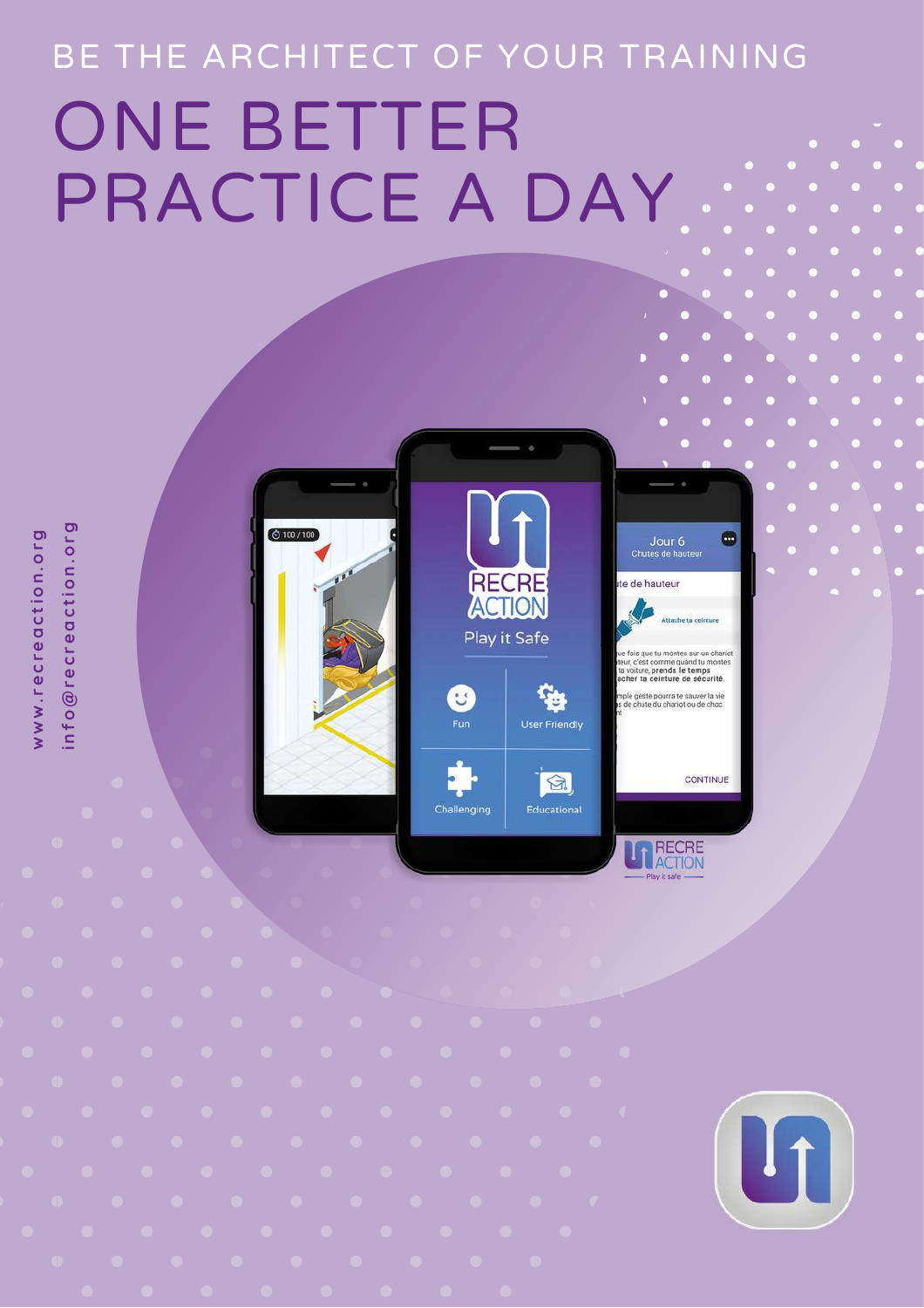# LEARNING PLAYLIST



To improve Health & Safety at work, RécréAction designs short training pills & easy-to-use tools to help people create RITUALS and build new TINY HABITS.

Habit change & healthy practices do not have to be hard. Small things that are easily integrated into daily life, when regular and consistent, will add up to significant and lasting benefits.



WARM-UP TOOL

CHECKLIST TOOL



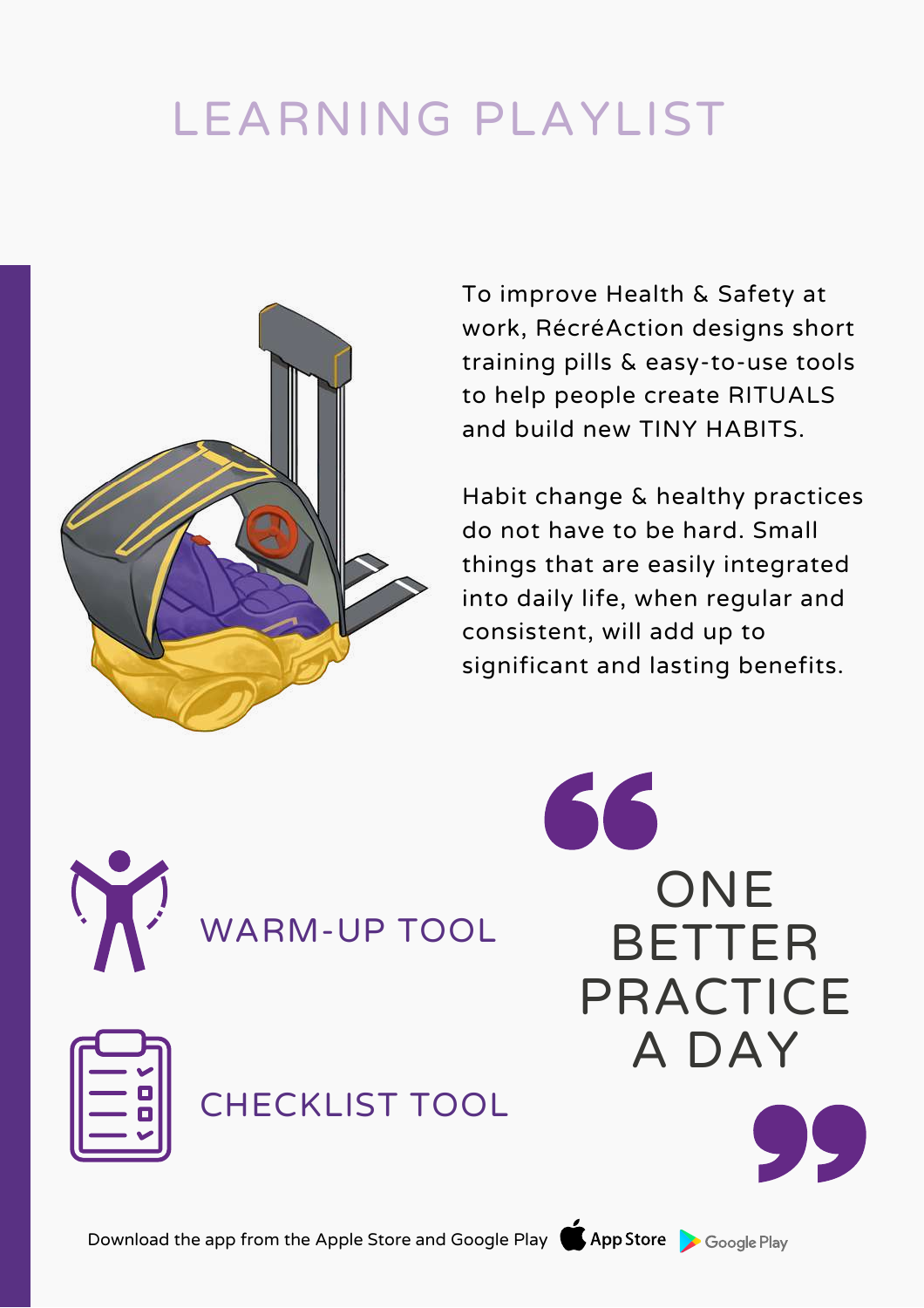

# Zen on the Road

Managing road stress Improving practices to reduce road accidents

# "Environment"

- Driving in the city
- Driving in summer
- Driving at night

# " Great dangers"

- Drowsiness
- Fatigue on the motorway
- Fatigue

# " Managing Stress"

- Stress of enforcement zone
- Stress of Police checkpoint
- Road stress

# " Health & Lifestyle"

- Alcohol
- Drugs
- Medication
- Mobile & Messages
- A vehicle that suits me

With many tips and exercises for relaxation

25 3-minute pills available in french

# "Aggression"

- Dealing with aggressivity
- Driving too close to a vehicle
- Tailgating
- Calming down after

### " Weather"

- Rain
- Snow & fog

# " Incidents"

- Delay
- Breakdown
- Accident

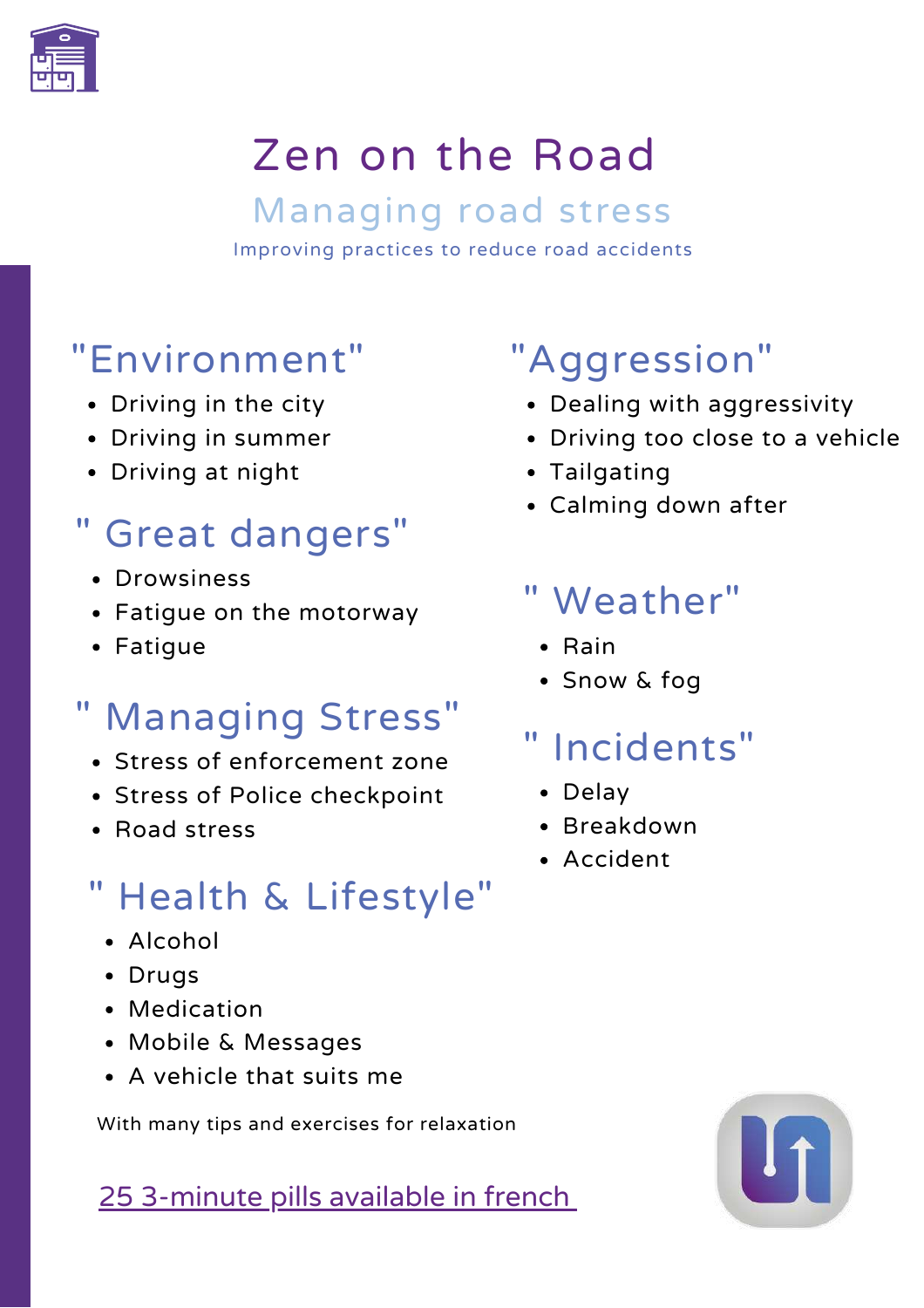

# Warehouse

# risk, quality, operation, prevention

### "Warehouse"

5 pills of 3 min

- On Site Movement
- Cleanliness & tidiness
- Chemical Products & leaks
- Vigilance on the dock
- Coordinate co-activity

# "Handling"

7 pills of 3 min

- Posture & Proper Handling
- Handling & trolley
- Forklift Driving
- Electric Stacker Driving
- Height garbage -falls & collapse
- Chemical Products & leaks
- Loading & opening the truck

#### "Risks awareness"

5 pills of 3 min

- Chemical risks
- Fire
- Electrical risks
- Co-activity risks
- First aid

# " Risks of falls"

5 pills of 3 min

- Fall
- Falling from height
- Falls & collapses
- Cleanliness & tidiness
- First aid



Available in french & english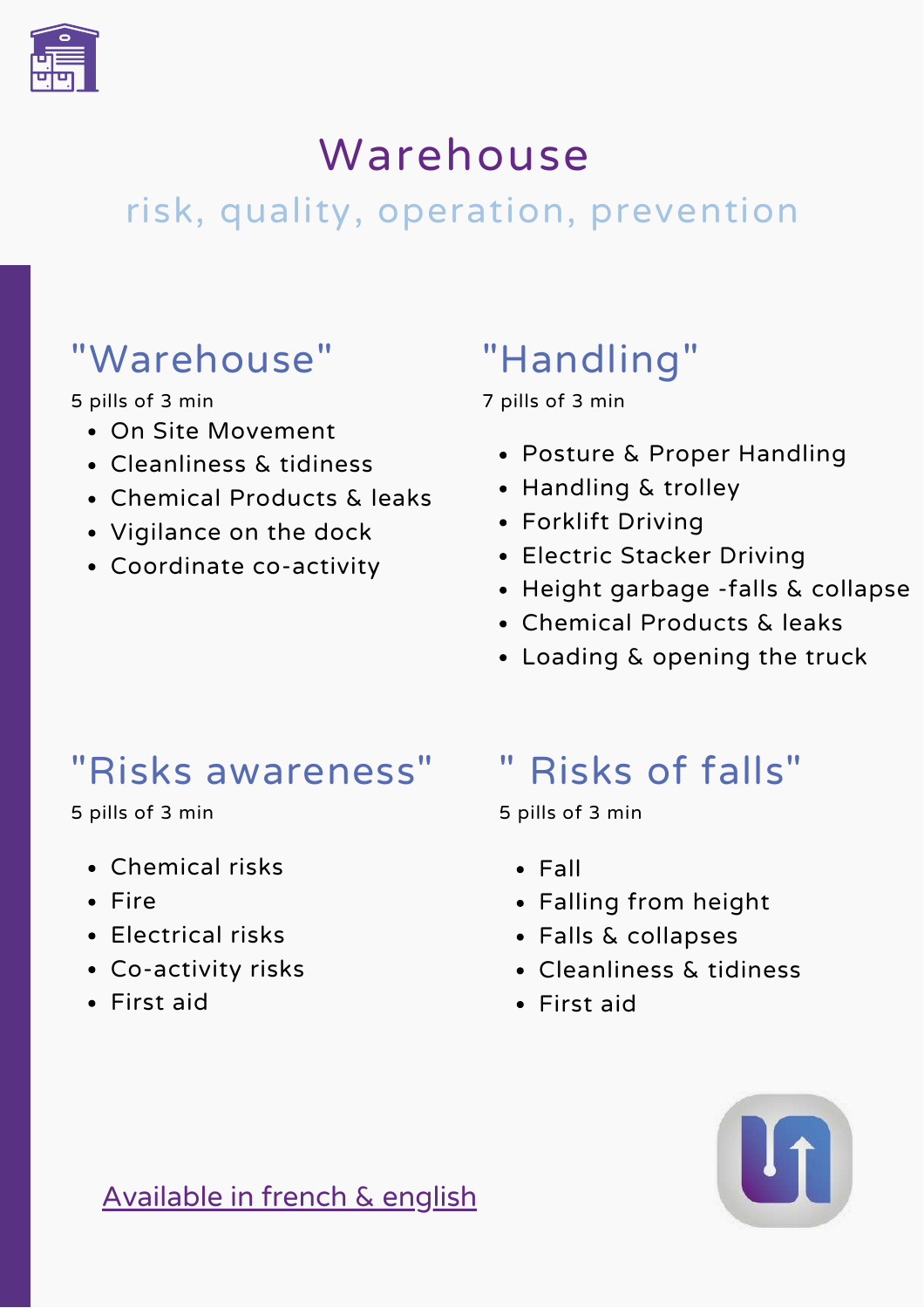

# On the road

### risk, precaution, anticipation

# "Driving & parking"

5 pills of 3 min

- Safety distances
- Proper Parking
- Driving Dangers: alcohol, drugs...
- Road Concentration
- Pedestrian traffic

#### "Truck driver"

6 pills of 3 min

- Driving Dangers
- Road Concentration
- Vehicle control driving
- Sat Nav
- Maintain 3 support points
- Opening the truck

### "Delivery driver"

8 pills of 3 min

- Vehicle control driving
- Sat Nav
- Maintain 3 support points
- Opening the truck
- Handling & trolley
- Safety at client sites
- Driving Dangers: alcohol, drugs...
- Road Concentration

#### Available in french & english

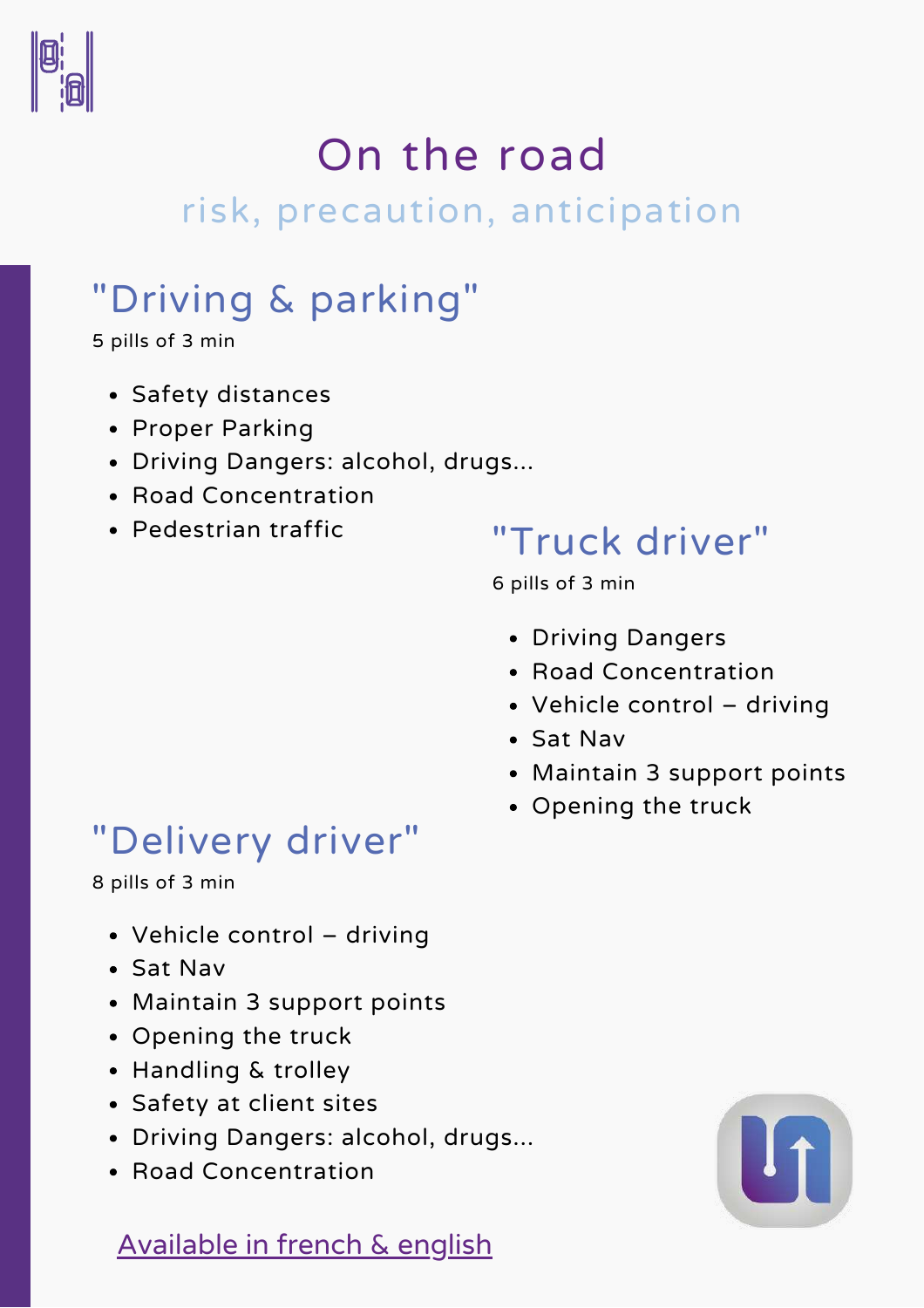

# Playlist: Office

# precaution & anticipation, risk, quality

# «risks in the office»

5 pills of 3 min

- Work Station Ergonomics
- Falls
- $•$  Fire
- Electrical risks
- First aid

#### «risks of falls»

5 pills of 3 min

- $\cdot$  Fall
- Falling from height
- Falls & collapses
- Cleanliness & tidiness
- First aid

#### «route & parking»

5 pills of 3 min

- Safety distances
- Dangers while driving: alcohol, drugs
- Focus on the road
- Traffic in the car park
- Parking in the car park



Available in french & english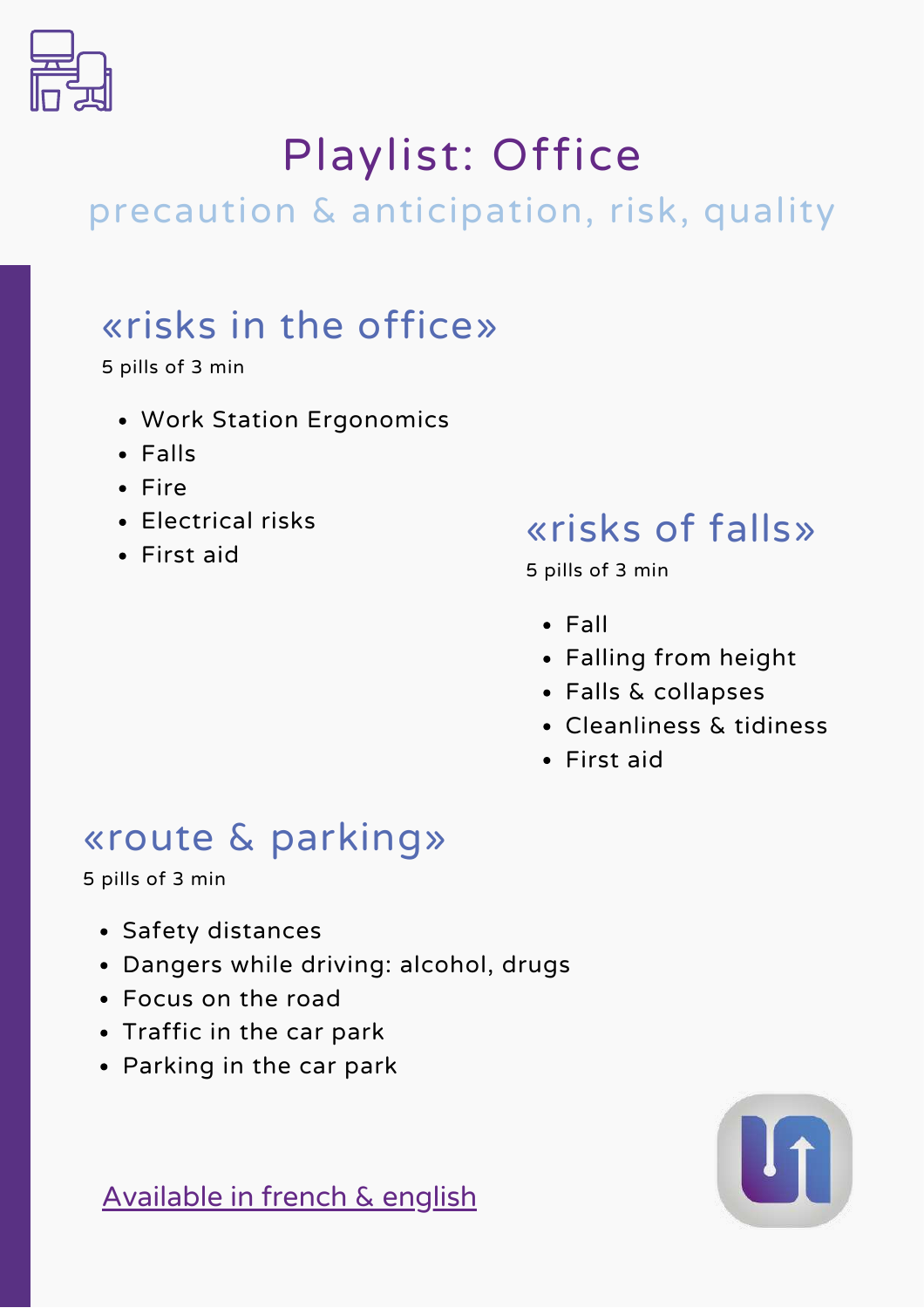

# Covid-19 Experience

### 5 pills of 3 min to change the vision, avoid contamination

Immerse your employees in familiar situations to test their decisions, give them feedback and micro-lesson

- what is Covid-19, its modes of transmission, the barrier gestures to adopt?
- common symptoms, what to do in case of symptoms
- field instructions adapted to your company: wearing masks, cleaning equipments, etc.
- how to limit contact: circulation, lift, stairs, break